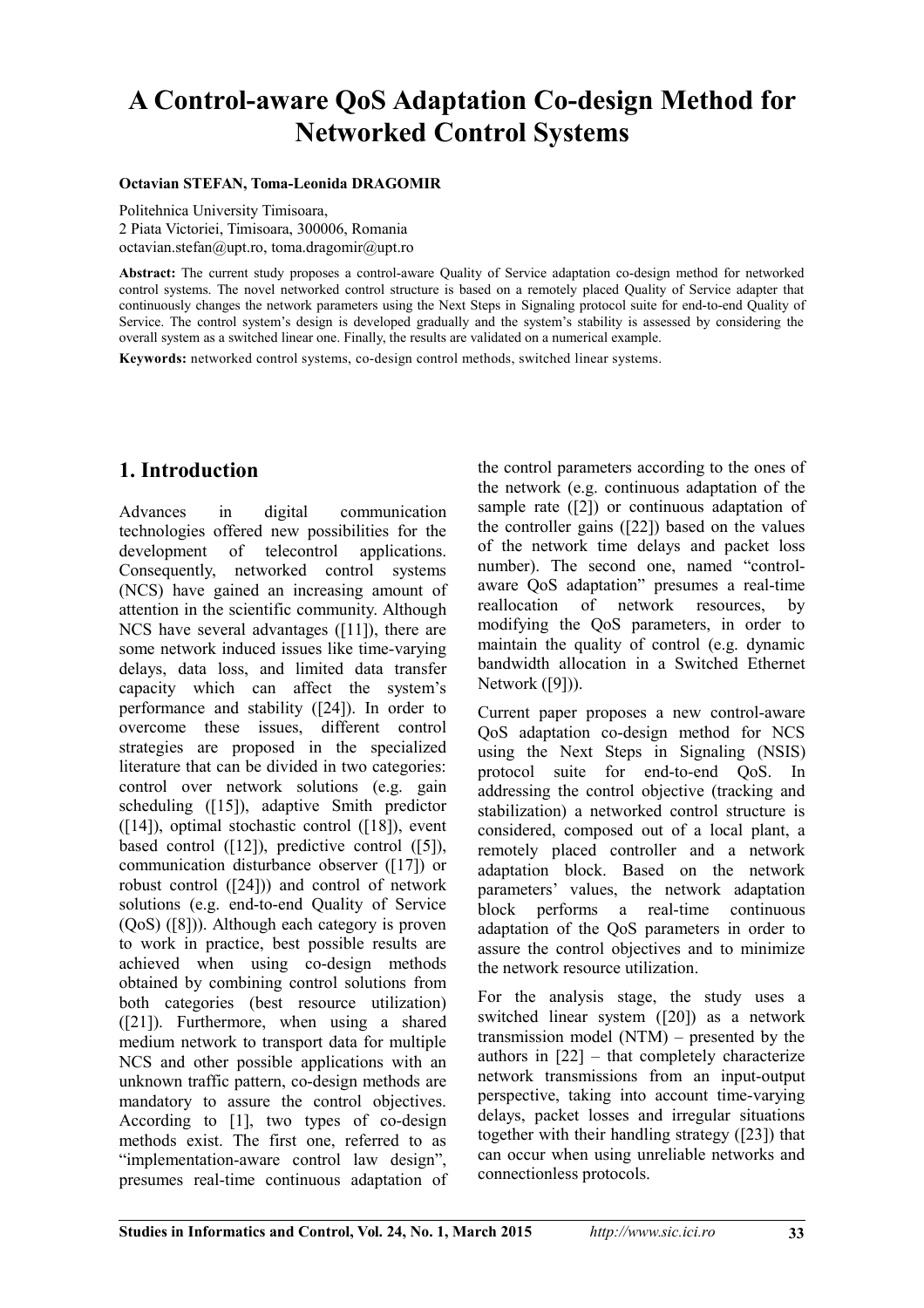The remainder of this paper is organized as follows. Section 2 describes the problem formulation. Section 3 presents the NTM. Section 4 presents the design methodology for the control structure. Section 5 analyses the system's stability. Section 6 presents an illustrative example and Section 7 states some final conclusions.

# **2. Problem Formulation**

Consider the NCS given in Figure 1. It corresponds to a control structure with two control loops: an internal loop driven through the control signal  $u_f$ , and an external loop driven through the control signal  $u_t$ . The external loop assures tracking features and a zero steady-state error due to the discretetime integrator.

The local side of the NCS consists of the controlled process, to which a state observer is attached, and the integrator element of the external loop. The observer was placed on local side to avoid the strong influence of the disturbances induced by network transmissions (e.g. time varying delays, packet loss ([11])). The increase of the computational burden is considered to be acceptable. Also, at the local side, the global control signal  $u_c$  is computed from  $u_{tN}$  and  $u_{fN}$  (the received signals corresponding to  $u_t$  and  $u_f$ ).

The remote side of the NCS is composed of the controller, serving the control loops, and the QoS adapter which continuously adapts the network parameters by using information obtained from both paths of the network. The adapter manages both transmission channels (network paths) in order to maintain network transmission disturbances in certain limits imposed by the NCS design.

The aim of the current study is to design the controller and the QoS adapter for the NCS

from Figure 1, capable of stabilizing the system and ensuring good tracking performances.

In order to analyse and design the control system implemented in Figure 1, five hypotheses are considered  $(H_1-H_4)$  are adopted from [22]):

H<sub>1</sub>: the process is a  $\{u\} \rightarrow \{y_p\}$  oriented SISO linear time-invariant system, controllable and observable;

 $H<sub>2</sub>$ : the stabilization and output tracking of the control system can be achieved through state feedback integral control;

 $H_3$ : the network transmissions are characterized by time-varying delays, packet losses and irregular situations ([23]), and the network can be regarded as a switched linear system;

H4: the tracking reference signal w is a stepwise signal, and can be modelled as the output of an exogenous first order reference generator;

 $H<sub>5</sub>$ : from a systemic point of view, the QoS adapter represents an exogenous system that generates the switching signals of the network block bounded in certain limits.

Figure 2 illustrates the block diagram associated to the NCS in Figure 1 obtained like in [22] by taking into account the above hypothesis and the following remark:

 $R_1$ : a NCS with bidirectional network transmission paths (like the one in Figure 1) between a non-inertial controller and a timeinvariant controlled plant is equivalent – from the point of view of stability analysis – with one where the network is placed only on the feedback path (like in Figure 2) ([11]), ([6]).

The discreet-time networked control structure from Figure 2, working with the sample time h, is introduced for the study of the dynamical features of the NCS. The Network Channel's transmissions are affected, at every sample



**Figure 1.** Proposed networked control structure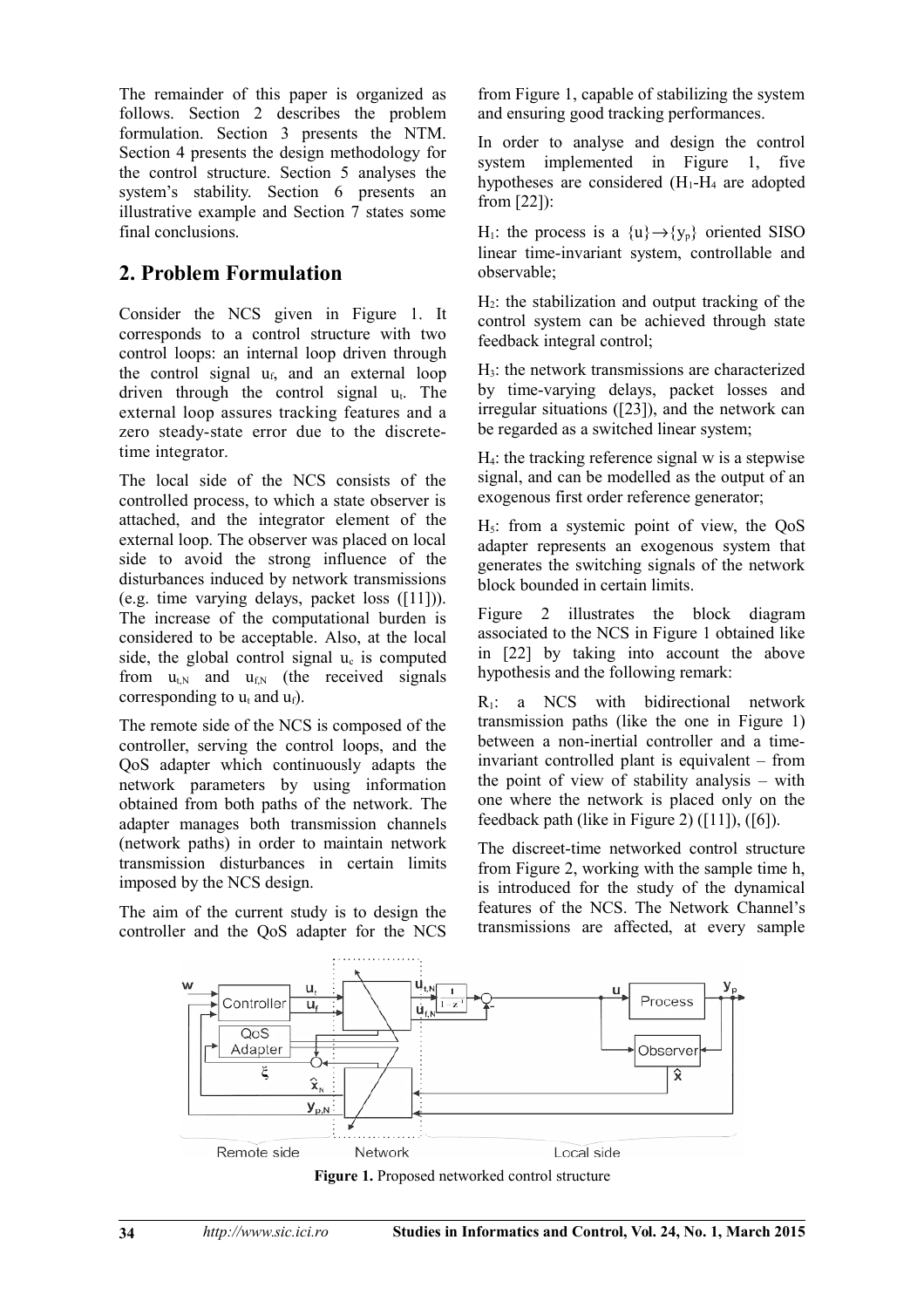

**Figure 2.** One-channel networked control system

٠,

instant, by the switching signals generated from the Exogenous System. Signal  $\alpha$  contains information about the time delay –  $\tau$  values (as multiples of the sample rate h) and packet loss flag  $-$  p values associated to the data packets transmissions, while  $\delta$  selects the proper output values of the Network Channel.

### **3. Network Model**

In order to analyse the NCS's behaviour, the switched linear system (1), derived in [22] from the nonlinear model proposed in [23], is considered as the model of the network:

$$
\begin{cases} x_N[k+1] = A_{\alpha[k], \delta[k]} x_N[k] + B_{\alpha[k]} u_N[k] \\ y_N[k] = \mathbf{C} x_N[k] \end{cases} \tag{1}
$$

 $\mathbf{u}_N$ ,  $\mathbf{x}_N$  and  $\mathbf{v}_N$  represent, respectively, the input, state and output variable of the network;

α:  $\mathbb{N}$  →  $\Omega$ <sub>1</sub> and δ:  $\mathbb{N}$  →  $\Omega$ <sub>2</sub> are switching signals,  $\Omega_1$  is the set of possible values taken by  $\tau[k]$  at a given sample instant k: {1, 2, 3, ...,  $\tau_{\text{max}}$ , and  $\Omega_2$  is the bivalent set: {0, 1};

$$
A_{\alpha[k],\delta[k]} = \begin{bmatrix} E_x I_{sm} & 0_{rn \times n} \\ E_x & E_a \end{bmatrix}
$$
  
\n
$$
B_{\alpha[k]} = \begin{bmatrix} E_u \\ E_{au} \end{bmatrix} E_{ua}
$$
  
\n
$$
C = [0_{n \times rn} I_n]
$$
  
\n
$$
E_x = \sigma(\tau_{max} - \alpha[k] - 1) \cdot f_{rn}(\alpha[k])
$$
  
\n
$$
+ [1 - \sigma(\tau_{max} - \alpha[k] - 1)] \cdot I_m
$$
  
\n
$$
E_{ax} = \delta[k] \cdot [0_n \quad \sigma(\alpha[k] - 2) \quad 0_n \quad \cdots \quad 0_n]
$$
  
\n
$$
E_a = \delta[k] \cdot \sigma(\alpha[k] - 2) \cdot I_n
$$
  
\n
$$
E_u = \sigma(\tau_{max} - \alpha[k] - 1) \cdot I_{rn}
$$
  
\n
$$
E_{au} = \sigma(\tau_{max} - \alpha[k] - 1) \cdot \sigma(1 - \alpha[k])
$$
  
\n
$$
\cdot [E_{ua}^1 \quad 0_n \quad 0_n \quad \cdots \quad 0_n]
$$

$$
E_{u\alpha} = \begin{bmatrix} \frac{E_{u\alpha}^{u}}{0} \\ \vdots \\ E_{u\alpha}^{u} \end{bmatrix} n\alpha[k]
$$
  
\n
$$
\sigma(v) = \begin{bmatrix} 0, v < 0 \\ 0, v \end{bmatrix}
$$
  
\n
$$
\sigma(v) = \begin{bmatrix} 0, v < 0 \\ 1, v \ge 0 \end{bmatrix}
$$
  
\n
$$
I_{sm} = \begin{bmatrix} 0, I_n & 0, \cdots & 0, \\ \vdots & \ddots & \ddots & \vdots \\ \vdots & \ddots & \ddots & \vdots \\ \vdots & \ddots & \ddots & \vdots \\ 0, & \cdots & \cdots & 0 \end{bmatrix}
$$
  
\n
$$
f_m(\tau[k]) = diag(\sigma(\tau[k]-2), \ldots, \sigma(\tau[k]-r-1))
$$

 $I_n$  and  $I_m$  are unitary matrices,  $I_{sm}$  is defined as an r⋅n order quadratic matrix,  $\sigma$  is the unitary matrix step function of scalar variable v and  $\mathbf{0}_n$ 

is the quadratic zero matrix of order n.

The model (1) characterizes network transmissions as signal time shifts and deformation processes (i.e. time delay and packet loss) and captures the irregular situations along with their associated handling strategy ([23]). It behaves as a buffer which is continuously shifted (passing of a new sampling instance), filled (new data packet arrival) and emptied (packet drop).

# **4. Control Design**

The NCS in Figure 2 uses three discrete-time control elements, namely: the state integral controller, the state observer and QoS adapter, working with the sample time h. Consequently,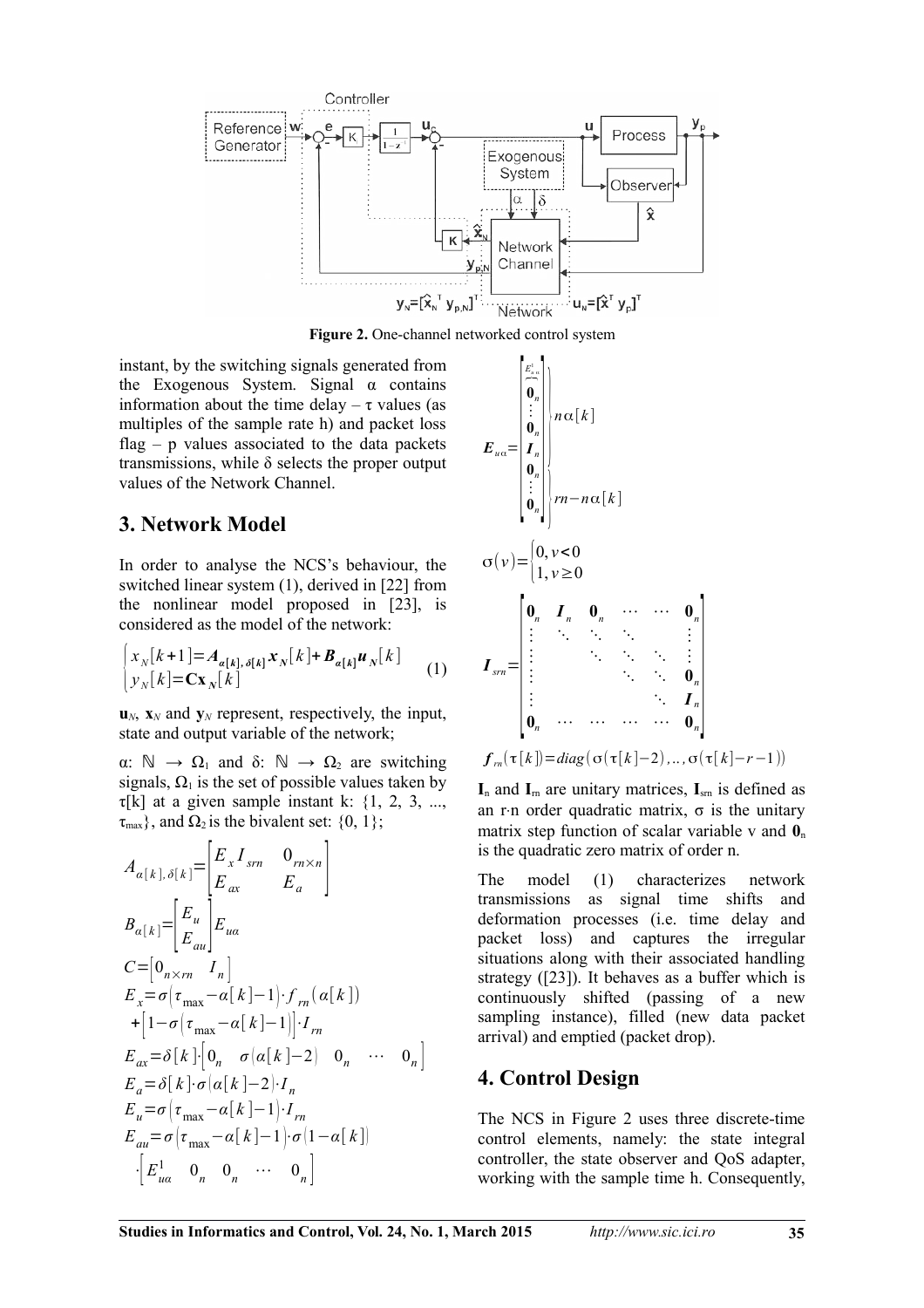the zero-order hold equivalent model of the SISO linear continuous-time invariant process is used for the process:

$$
\begin{cases} x[k+1] = F_d x[k] + G_d u[k] \\ y_p[k] = H_d^T x[k] \end{cases}
$$
 (2)

where **x** is the state vector of dimension  $n_p$ , u and y are scalar input and output,  $\mathbf{F}_d$  is a  $n_p \times n_p$ matrix,  $G_d$  and  $H_d$  are  $n_p \times 1$  vectors. According to the hypothesis  $H_1$ ,  $(\mathbf{F}_d, \mathbf{G}_d)$  is a controllable pair and  $(\mathbf{F}_d, \mathbf{H}_d^{\mathrm{T}})$  is an observable pair.

#### **4.1 Controller design**

The state feedback integral controller (see hypothesis  $H_2$ ), implementing the control law

$$
u(z) = K_i \cdot \frac{1}{1 - z^{-1}} (w(z) - y_p(z)) - K \cdot x(z)
$$
 (3)

is designed, as if it were directly coupled to the process (2). In (3)  $u(z)$ ,  $x(z)$  and  $w(z)$  are the ztransforms of the discrete-time signals  $\{u[k]\},\$  $\{x[k]\}\$  and  $\{w[k]\}\$ . From the multiple design methods available to determine the compensators gains  $\bf{K}$  and  $\bf{K}_i$ , the classical pole allocation method is chosen.

#### **4.2 Observer design**

The state observer is considered to be of Luenberger type  $([16])$ , having the model

$$
\begin{cases}\n\hat{x}[k+1] = F_d \hat{x}[k] + G_d u[k] \\
+ L\left(\frac{y_p[k]}{-\hat{y}_p[k]}\right) \\
\hat{y}_p[k] = H_d^T \hat{x}[k]\n\end{cases}
$$
\n(4)

Here,  $\hat{x}$  and  $\hat{y}_p$  are of the same dimensions like  $\bf{x}$ , and  $\bf{y}_p$ . The gain matrix  $\bf{L}$ , which adapts the observer to the process (2) is also designed through pole allocation.

#### **4.3 QoS adapter design**

When using multiservice networks to design NCS, network resource utilization becomes critical. In order to maintain the quality of control with minimum bandwidth allocation, the QoS adapter has to dynamically reserve network resources for control, based on the quality of network transmissions. The NSIS protocol suite provides a generic framework capable of QoS signaling, supporting both sender and receiver initiated reservations ([25]), making it suitable for either local or remote QoS adapter design. The adapter implements the QoS NSIS Signaling Layer Protocol (NSLP) for signaling OoS reservations. The protocol specifications do not define a specific mechanism for obtaining QoS, permitting the definition of different methods for QoS modelling depending on the network infrastructure ([13]). Figure 3 presents the NSIS-based QoS adaptation for the NCS proposed in Figure 1. The QoS NSLP messages are sent peer-to-peer through each network node both ways from the Initiator to the Receiver and backwards.

The NSIS based QoS adapter can implement several designs, based on different QoS models. Current paper proposes a finite-state machine design using the QoS model proposed in [4] for Ethernet networks which defines eight priority classes for network traffic.

It is important to mention that the networked control structure from Figure 2 can also be associated to the NSIS-based NCS from Figure 3 for the analysis stage.

# **5. Stability Analysis**

In order to analyse the NCS's behaviour, the model of the closed loop from Figure 2 should be first assembled. Because all the external signals were assigned to exogenous systems, the NCS's model is autonomous. The model is obtained by coupling, according to the connexions in Figure 2, the process model (2), the model of the associated observer (4), the



**Figure 3.** NSIS-based networked control system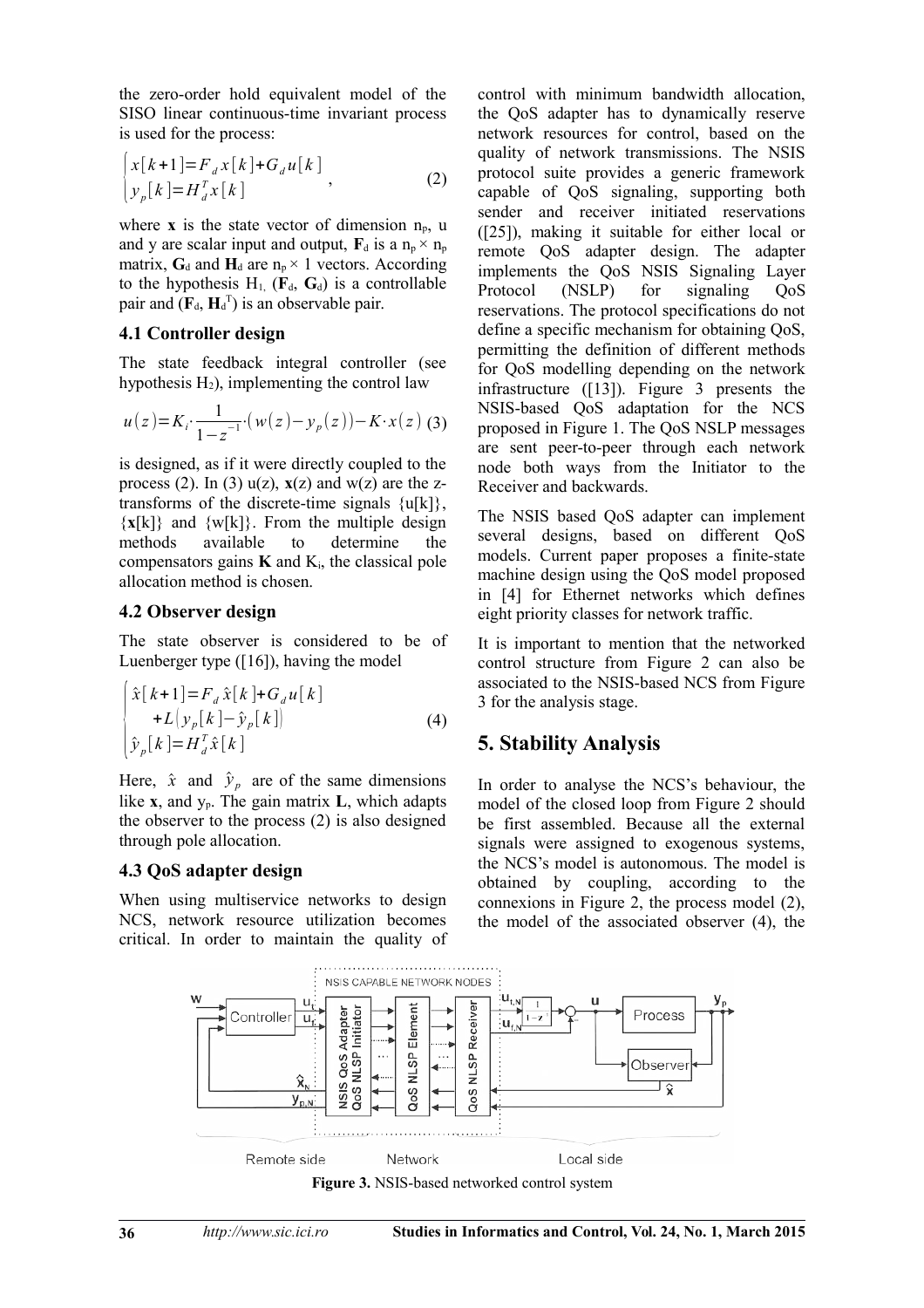model of the feedback integral controller (3), and the network model (1).

Regarding the closed loop model's assembling, three remarks should be mentioned:

 $R_2$ : the model of the feedback integral controller is split into an integrator, attached to process and two proportional compensators;

 $R_3$ : the model of the exogenous system is omitted since this element doesn't belong to the control loop;

R4: the reference generator is considered an autonomous step generator.

Hence, the NCS model is obtained through the following steps:

 $S_1$ : the state space model (5), of state variable  $x_i$ , is associated to the integrator from (3):

$$
\begin{cases} x_i[k+1] = x_1[k] + u_i[k] \\ u_c[k] = x_i[k] + u_i[k] \end{cases},
$$
\n(5)

where  $u_i$  is the output of the controller corresponding to the gain  $K_i$ ;

 $S_2$ : the first order linear model (6), of state variable xw, is introduced for the reference generator:

$$
\begin{cases} x_w[k+1] = x_w[k] \\ w[k] = x_w[k] \end{cases},
$$
\n(6)

 $S_3$ : the extended state space process model (7) of the process, observer, integrator and reference generator is obtained from equations (2) and (4) – (6), by defining the aggregated state vector

$$
x_e[k] = \left[\hat{x}^T[k] \; x^T[k] \; x_i[k] \; x_w[k]\right]^T
$$

and considering the connections that appear in (3):

$$
x_e[k+1] = F_e x_e[k] + G_e y_N[k]
$$
(7)  

$$
F_e = \begin{bmatrix} F_d - LH_d^T & LH_d^T & G_d & G_d K_i \\ 0_{n_x \times n_p} & F_d & G_d & G_d K_i \\ 0_{1 \times n_p} & 0_{1 \times n_p} & 1 & K_i \\ 0_{1 \times n_p} & 0_{1 \times n_p} & 0 & 1 \end{bmatrix}
$$
  

$$
G_e = \begin{bmatrix} -G_d K_1 \\ -G_d K_1 \\ K_2 \\ 0_{1 \times n} \end{bmatrix}
$$
, with  $\mathbf{K}_1 = [\mathbf{K} \mathbf{K}_1], \mathbf{K}_2 = [0 \mathbf{K}_1]$ 

S4: the extended process model is further coupled with the network model (1) through the state aggregation

$$
\bar{\boldsymbol{x}}_{N}[\,k\,]=\left[\widetilde{\boldsymbol{x}}_{N}^{T}[\,k\,]\,\,\boldsymbol{x}_{e}^{T}[\,k\,]\right]^{T}
$$

resulting the closed loop autonomous switched linear system:

$$
\bar{x}_{N}[k+1] = \bar{A}_{\alpha}[k], \delta[k] \bar{x}_{N}[k]
$$
\n(8)

where

$$
\bar{A}_{\alpha[k],\delta[k]} = \begin{bmatrix} A_{\alpha[k],\delta[k]} & B_{\alpha[k]} B_1 \\ G_{e,\alpha[k]} C & F_{e,\alpha[k]} \end{bmatrix}
$$
  

$$
B_1 = \begin{bmatrix} I_{n_p} & H_d^T & 0 & 0 & 0 & 0 \end{bmatrix}
$$

The system (8) is a time-variant system whose dynamic at any time instant k depends on the switching signal pair  $(\alpha, \delta) \in \Psi = \Omega_1 \times \Omega_2$ . Let  $(\alpha, \delta) = (i, j)$  at moment *k* and  $(\alpha, \delta) = (u, v)$  at the consecutive sampling instance  $k + 1$ . Then, the following theorem gives a sufficient condition for asymptotic stability for the closed loop model of the NCS (8):

*Theorem 1*. The autonomous switched linear system (8) is asymptotically stable if along each state trajectory, point by point, there exists positive definite symmetric matrices  ${P_{i,j} | (i, j)}$  $\in \Psi$ , such that

$$
\overline{A}_{i,j}^T P_{u,v} \overline{A}_{i,j} - P_{i,j} < 0,
$$
  
\n
$$
\forall ((i, j), (u, v)) \in \Psi \times \Psi
$$
\n(9)

The proof of the theorem, based on a switched quadratic Lyapunov candidate function of the form:

$$
V[k] = \overline{x}_{N}^{T}[k] P_{\alpha[k],\delta[k]} \overline{x}_{N}[k]
$$
\n(10)

can be found in [7] for a switched linear system with a single switching signal, and in [22] for systems with two switching signals like (8).

In principle, the application of Theorem 1 requires to investigate the existence of positive definite symmetric matrices  $\{P_{i,j} | (i, j) \in \Psi\}$ that verify (9) for any arbitrary switching of the signals pair  $(\alpha, \delta) \in \Psi$  between two consecutive moments.

Now, by using the Schur complement formula, condition (9) of Theorem 1 can be replaced by the following linear matrix inequality (LMI) problem:

$$
\begin{bmatrix} P_{i,j} & \bar{A}_{i,j}^T P_{u,v} \\ P_{u,v} \bar{A}_{i,j} & P_{u,v} \end{bmatrix} > 0,
$$
  
\n
$$
\forall ((i, j), (u, v)) \in \Psi \times \Psi
$$
 (11)

■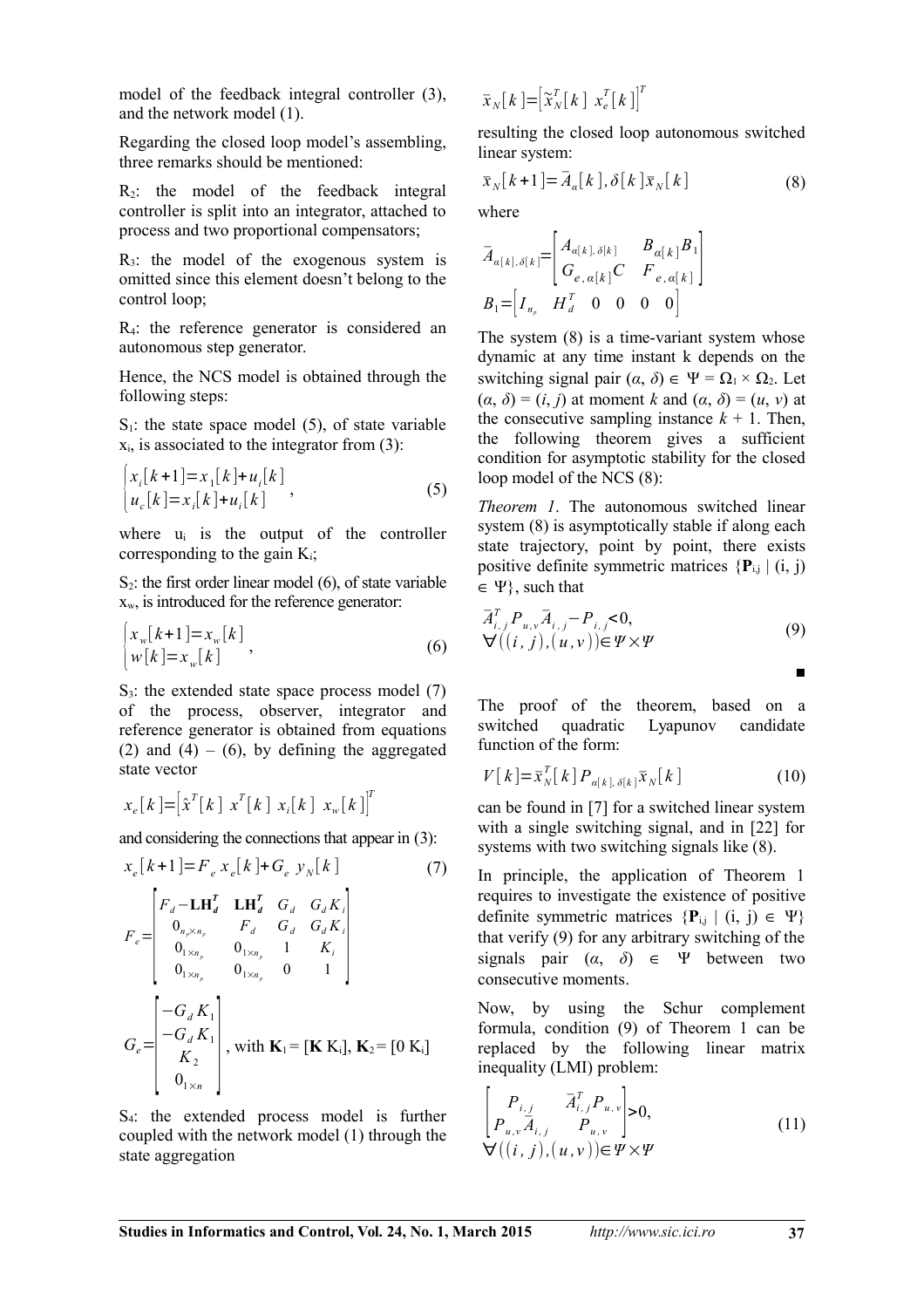that can be numerically solved by formulating the problem as a convex optimization one ([3]). Consequently, instead of Theorem 1, the following corollary can be applied:

*Corollary 1.* The autonomous switched linear system (8) is asymptotically stable if along each state trajectory, point by point, there exists symmetric positive definite matrices  $\{P_{i,j} | (i, j)\}$  $\in \Psi$ , such that the LMI conditions from (11) are simultaneously fulfilled.

# **6. Case Study**

A permanent magnet DC motor of 20 W is considered as the controlled process in Figure 2. The motor has a moment of inertia  $J =$ 5.18 $\cdot$ 10<sup>-6</sup> kg m<sup>2</sup>, and a maximum speed  $y_{\text{max}} =$ 4000 rpm. The control variable value ranges between ±30V. Next, a second order continuous time model, established by imposing a constant load torque and by omitting frictions in bearings, is considered for the motor. The parameters of the DC motor were identified experimentally. As a final result, for the linearized model around the equilibrium point defined by  $y_0 = 1268$  rpm,  $u_0 = 2.6$  V and a constant load ( $\approx$  1/4 of the nominal load), the zero-order hold equivalent corresponding to a

$$
\begin{aligned}\n&\text{sample rate h} = 1 \text{ ms is obtained (12).} \\
&\begin{bmatrix}\nx_1[k+1] \\
x_2[k+1]\n\end{bmatrix} = \begin{bmatrix}\n\frac{F_b}{2} & \frac{x[k]}{2} \\
-0.23 & 0.77\n\end{bmatrix} \begin{bmatrix}\nx_1[k] \\
x_2[k]\n\end{bmatrix} + \begin{bmatrix}\n0.01 \\
0.23\n\end{bmatrix} \\
y[k] = \begin{bmatrix}\n1 & 0\n\end{bmatrix} \begin{bmatrix}\nx_1[k] \\
x_2[k]\n\end{bmatrix}\n\end{aligned}
$$
\n(12)

In (12)  $x_1 = y$  represents the variation of the motor's speed in respect to  $y_0$ ,  $x_2$  the armature current variation, and u the variation of the control variable in respect to uo given by the control law (3).

The communication network, described by model (1), is characterized by  $\tau_{\text{max}} = 7$ , which leads to  $\Omega_1 = \{1, 2, 3, 4, 5, 6, 7\}$ . The scenario corresponds to a packet switched local area communication network (LAN) with a maximum round trip time (RTT) of 6 ms (the RTT represents the combined one way delay (OWD) of both ways of the network).

The controller (3) and the observer (4) were designed according to the previous section, by allocating the poles like in Figure 4. The positioning of the observer's poles in respect to those of the control loop (without the observer) assures a faster observation dynamic than that of the control loop. Finally the following gains were obtained:  $K_i = 22.12$ ,  $K = [3.20 0.79]$ .



**Figure 4.** Poles placement diagram:  $p_1 = 0.85$ ,  $p_2 =$ 0.84,  $p_3$  = 0.87 – control system's poles (red);  $p_{01}$  = 0.83,  $p_{02} = 0.81$  – observer's poles (blue).

The next design step consists in the stability assessment of the whole system (8). The problem is reduced to proofing the existence of a set of  $P_{i,j}$  matrices fulfilling the conditions (11). For this, the multiple LMI conditions (11) are recasted as a single LMI, which is solved using the CVX Toolbox for Matlab ([10]), by formulating the problem as a convex optimization one. A solution composed of a set of 14 **P**<sub>i,j</sub> matrices was obtained. Hence, according to Corollary 1, the system (8) is stable. In other words, the trajectories generated by the set of all switching signals pair (*α*, *δ*) of the control system show a stable behaviour.

Next, in order to illustrate the behaviour of the previously designed control system, a simulation scenario is presented. The scenario considers an overloaded multi-hop switched Ethernet LAN. The implementation structure, based on the NCS from Figure 3, is depicted in Figure 5.

For the Network block, the Network Emulator described in [23] was implemented. The logic diagram of the Network Emulator's algorithm is presented in Figure 6. Here, µ, τ and p are the input signals ( $\tau$  and  $p$  have the same meaning as in Section 2),  $\eta$  is the output signal and  $\varphi$  is the states vector.

The  $\tau$  and p signals are obtained using the NS-2 network simulation software ([19]). The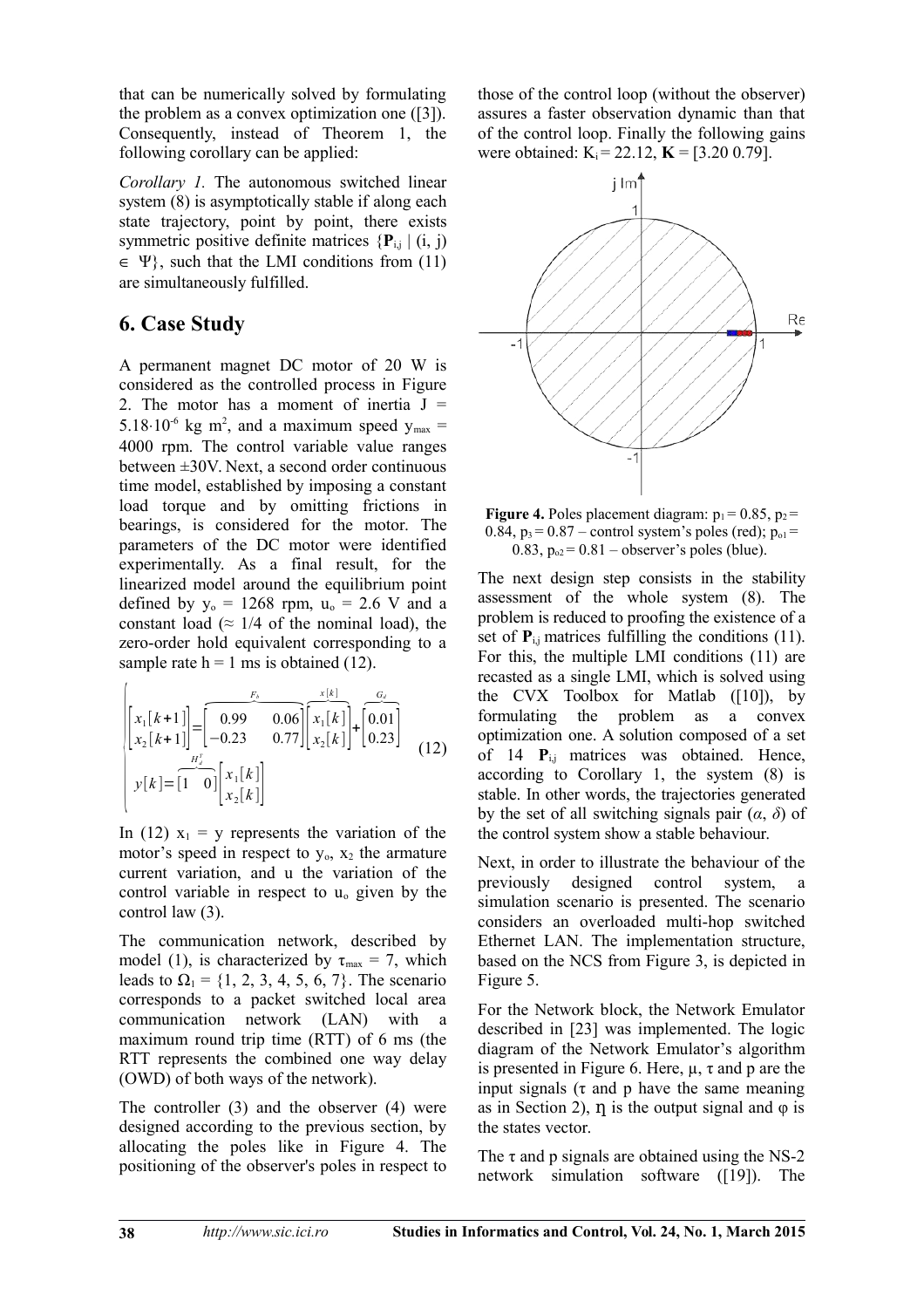

**Figure 5.** NSIS-based networked control system – implementation structure

scenario conducts a comparative study between two cases. In the first case, named S-SE, (Figure 7), the network nodes communicate via standard Switched Ethernet connections, while in the second case, named NSIS-SE, (Figure 8), the network nodes implement the NSIS protocol suite for Switched Ethernet using a modified version of the NS-2 module proposed in [4].



**Figure 6.** Logic diagram of the Network Emulator's algorithm

The setup implemented in the NS-2 simulation software considers a LAN composed of seven network nodes (see Figure 5), having a maximum imposed end-to-end propagation delay of 0.3 ms. Throughout the entire simulation, two file transfer protocol (FTP) data streams generate network traffic covering 50% of the network throughput capacity. At moment  $t = 0$  of the simulation, two additional user datagram protocol (UDP) data flows start. The first data flow considered,  $DF_1$ , transmits Ethernet packets at a constant data rate (one packet of 1500 bytes maximum transmission unit (MTU) every millisecond). The second data flow,  $DF<sub>2</sub>$ , is a generic transport layer data flow, obtained from an exponential traffic source, capable of generating random data at a maximum rate of 60% of the network throughput capacity.  $DF_1$  simulates the network transport of the NCS's digital signals, while  $DF<sub>2</sub>$  simulates a disturbance data flow capable of network congestion, when combined with the FTP streams.

Figure 7 a) and Figure 8 a) illustrate, for the considered cases, the time varying delay associated with each transport layer data flow  $(DF<sub>1</sub> - yellow, DF<sub>2</sub> - red)$ . As one can see, when using the NSIS protocol suite, the maximum OWD of the  $DF_1$  traffic (NCS's signals transport) do not exceed 3 ms ( $\tau_{\text{max}}$  = 3), as opposed to the standard setup when the OWD has a maximum value of 14 ms ( $\tau_{\text{max}}$  = 14). In both cases, because the Ethernet Switch won't reach the saturated state, the packet loss rate is negligible.

The same NS-2 simulation results ( $\tau$  and p signals associated to the  $DF_1$  flow) are considered as inputs of both Network Emulators on the direct and the feedback path of the NCS from Figure 5, by taking into account a symmetric traffic distribution on both ways of the network.

The initial conditions for the plant states are null. A step reference signal is adopted as w[k]  $= 10$  σ[k] rad/s (300/π rpm). Figure 7 b) shows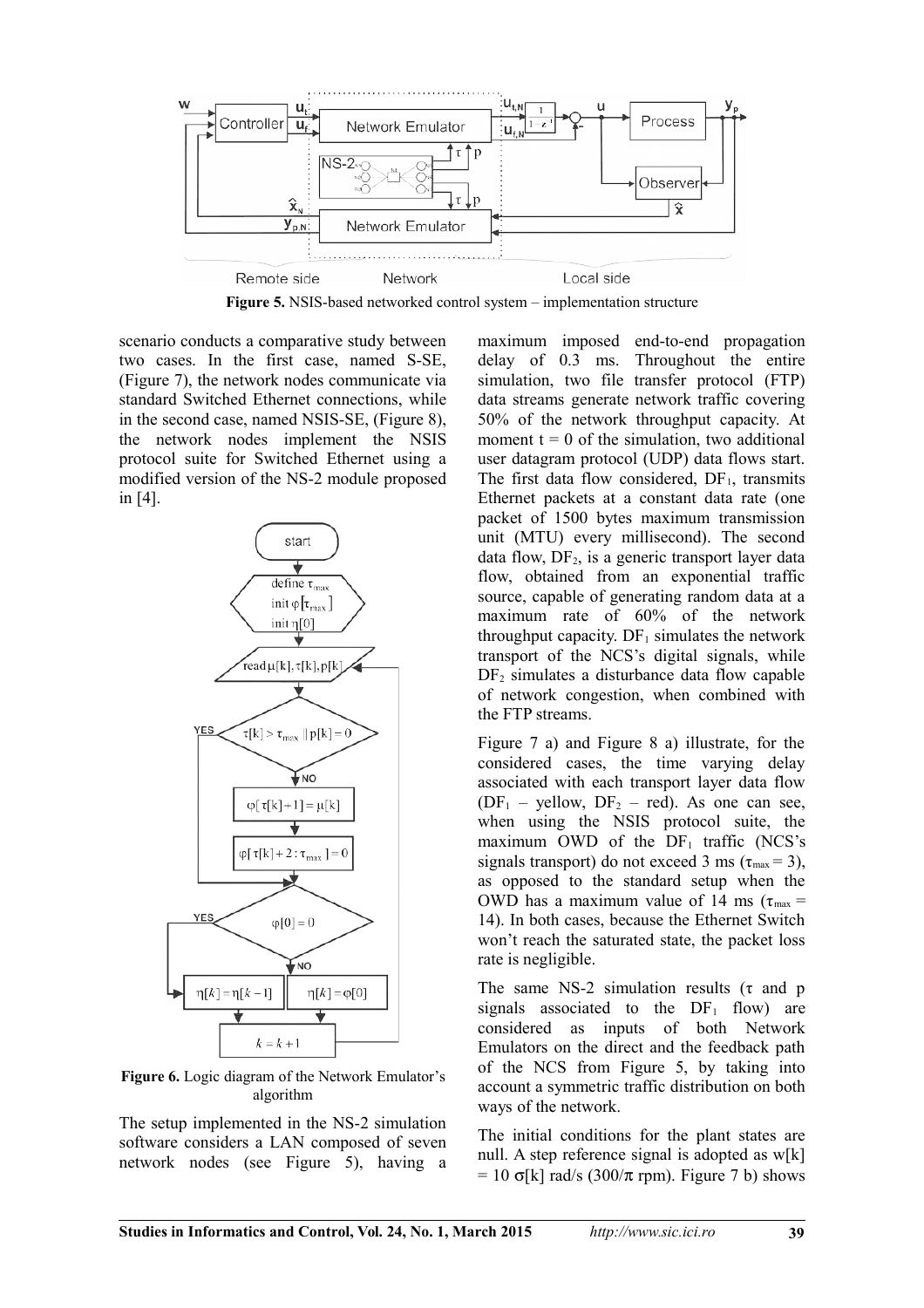the response of the NCS, when using the standard switched Ethernet network. Here, the system becomes unstable due to the network disturbance. Figure 8 b) shows the response of the NCS when the network implements the NSIS protocol suite. The response is characterized by a settling time of 0.45s, a null steady state error and no overshoot.



**Figure 7.** Simulation results – case S-SE

Figure 7 c), d) and Figure 8 c), d) show the disturbance effect of the network on the NCS signals. If the control signals distortions (time shifts and deformations) are not kept by the QoS adapter in certain limits, imposed at the analysis stage of the control system, they could lead to performance degradation and ultimately to the instability of the control system (Figure 7). Figure 8 shows that by imposing a 3 ms limit to the time varying delay of the control signals on both the direct and the feedback path and by avoiding equipment saturation (information loss), the control system manage to compensate the disturbance effect of the network maintaining system's stability and performance.



**Figure 8.** Simulation results – case NSIS-SE

# **7. Conclusions**

The article presents the modelling, design and stability analysis of a NCS based on a controlaware QoS adaptation co-design method. The NCS, composed out of a local plant, a remote controller and a network adaptation block, continuously adjust the network parameters in order to meet the control objectives. A novel QoS adapter design is proposed, using the NSIS protocol suite for end-to-end QoS. The system's stability is analysed by considering the overall system as an autonomous switched linear one with multiple switching signals. Finally, a case study illustrates through simulations the effectiveness of the control solution.

# **Acknowledgements**

This work was partially supported by the strategic grant POSDRU/159/1.5/S/137070 (2014) of the Ministry of National Education, Romania, co-financed by the European Social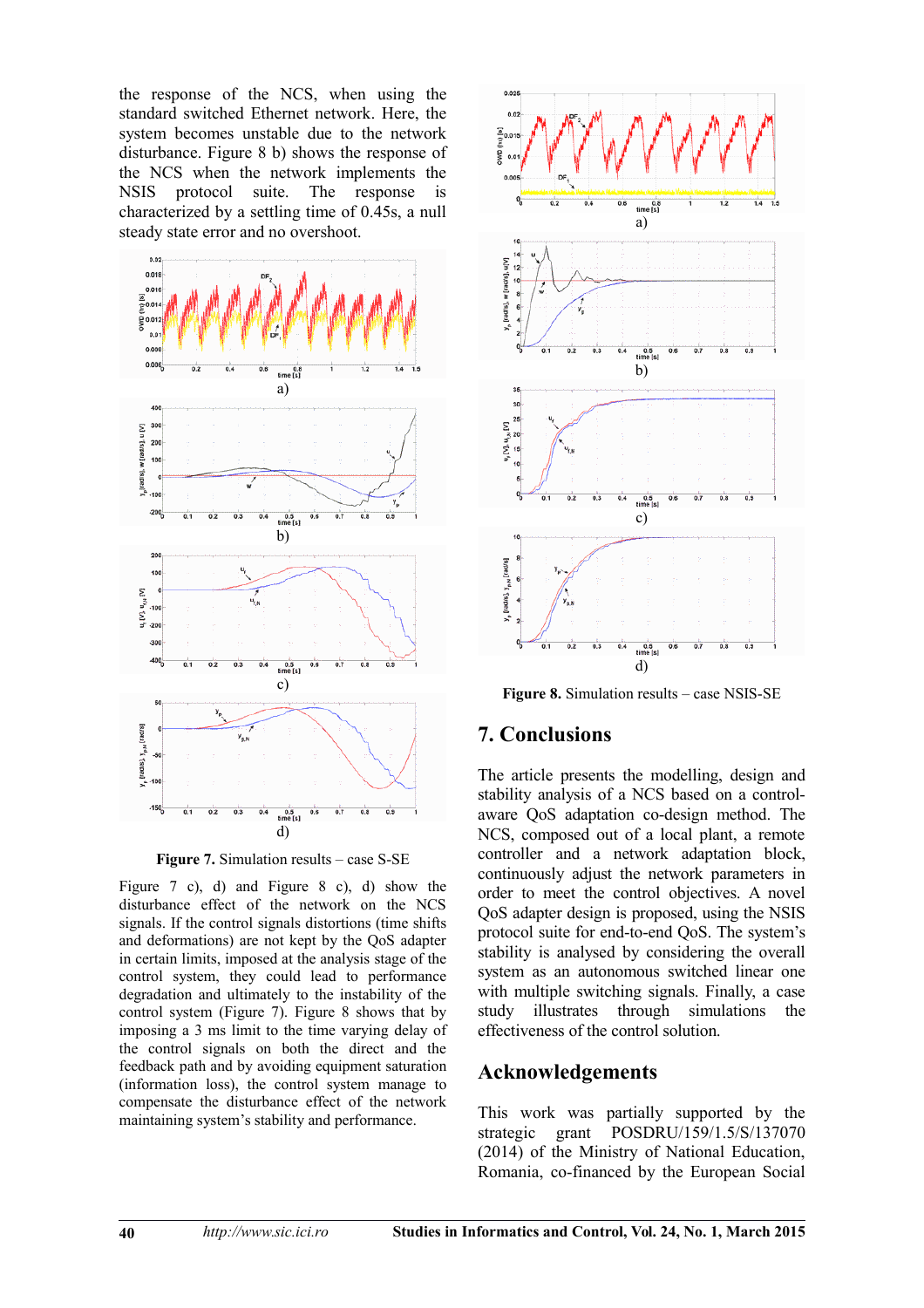Fund – Investing in People, within the Sectoral Operational Programme Human Resources Development 2007-2013.

# **REFERENCES**

- 1. AUBRUN, C., D. SIMON, Y.-Q. SONG, Ed., **Co-design Approaches for Dependable Networked Control Systems**, Wiley, 2010.
- 2. BAI, J., E. P. ELISI, F. QIU, Y. XUE, X. D. KOUTSOUKOS, **Optimal Cross-Layer Design of Sampling Rate Adaptation and Network Scheduling for Wireless Networked Control Systems**, IEEE/ACM Third International Conference on Cyber-Physical Systems (ICCPS), Beijing, 2012, pp. 107-116.
- 3. BOYD, S., L. EL GHAOUI, E. FERON, V. BALAKRISHNAN, **Linear Matrix Inequalities in System and Control Theory**, SIAM, 1994.
- 4. CARMO, M., B. CARVALHO, J. S. SILVA, E. MONTEIRO, P. SIMÕES, M. CURADO, F. BOAVIDA, **NSIS-based Quality of Service and Resource Allocation in Ethernet Networks**, Proceedings of the 4th International Conference on Wired/Wireless Internet Communications, Bern, 2006.
- 5. CARUNTU, C. F., C. LAZAR, **Networked Predictive Control for Timevarying Delay Compensation with an Application to Automotive Mechatronic Systems**, Journal of Control Engineering and Applied Informatics, vol. 13, no. 4, 2011, pp. 19-25.
- 6. CLOOSTERMAN, M. B. G., L. HETEL, N. VAN DE WOUW, W. P. M. H. HEEMELS, J. DAAFOUZ, H. NIJMEIJER, **Controller Synthesis for Networked Control Systems**, Automatica, vol. 46, 2010, pp. 1584-1594.
- 7. DAAFOUZ, J., P. RIEDINGER, C. IUNG, **Stability Analysis and Control Synthesis for Switched Systems**, IEEE Transactions on Automatic Control, vol. 47, no. 11, 2002, pp. 1883-1887.
- 8. DE MORAES, R. A. R, F. VASQUES, **A Quality-of-Service (QoS) Based Approach for the Communication Support in Network-based Control Systems: an On-**

going Project, 11<sup>th</sup> IFAC Symposium on Information Control Problems in Manufacturing, Salvador, 2004.

- 9. DIOURI, I., J. GEORGES, E. RONDEAU, **Accommodation of Delays for NCS using Classification of Service**, International Conference on Networking, Sensing and Control, London, 2007, pp. 410-415.
- 10. GRANT, M., S. BOYD, **CVX: Matlab Software for Disciplined Convex Programming**, version 1.21., 2011, http://cvxr.com/cvx.
- 11. HESPANHA, J. P., P. NAGHSHTABRIZI, Y. XU, **A survey of Recent Results in Networked Control Systems**, Proceedings IEEE, vol. 95, no. 1, 2007, pp. 138-162.
- 12. HU, W., G. LIU, D. REES, **Event-Driven Network Predictive Control**, IEEE Transactions on Industrial Electronics, vol. 59, no. 3, 2011, pp. 905-913.
- 13. KAPPLER, C., X. FU, B. SCHLOER, **A QoS Model for Signaling IntServ Controlled-Load Service with NSIS**, Internet draft, work in progress, 2011, https://tools.ietf.org/html/draft-kapplernsis-qosmodel-controlledload-14.
- 14. LAI, C.-L., P.-L. HSU, **Design the Remote Control System With the Time-Delay Estimator and the Adaptive Smith Predictor**, IEEE Transactions on Industrial Informatics, vol. 6, no. 1, 2010, pp. 73-80.
- 15. LI, H., Z. SUN, M.-Y. CHOW, F. SUN, **Gain-Scheduling-Based State Feedback Integral Control of Networked Control Systems**, IEEE Transactions on Industrial Electronics, vol. 58, no. 6, 2011, pp. 2465-2472.
- 16. LUENBERGER, D. G., **An Introduction to Observers**, IEEE Trans. on Automatic Control, vol. 16, no. 6, 1971, pp. 596-602.
- 17. NATORI, K., T. TSUJI, K. OHNISHI, A. HACE, K. JEZERNIK, **Time-Delay Compensation by Communication Disturbance Observer for Bilateral Teleoperation under Time-varying Delay**, IEEE Transactions on Industrial Electronics, vol. 57, no. 3, 2010, pp. 1050-1062.
- 18. NILSSON, J., **Real-time Control Systems with Delay**, Ph.D. Thesis, Lund Institute of Technology, Lund, 1998.